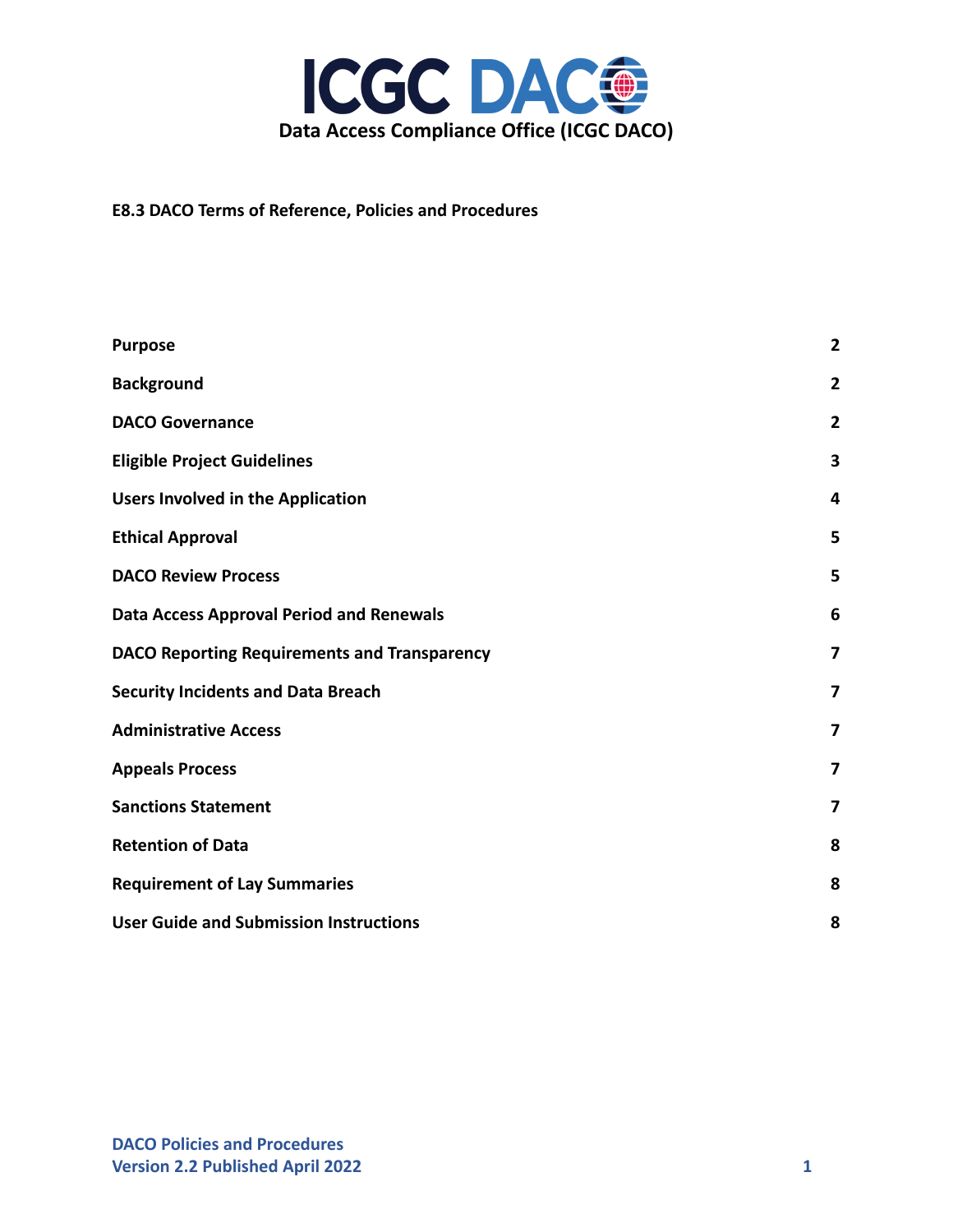

## <span id="page-1-0"></span>1. Purpose

The purpose of the DACO is to manage access to ICGC's controlled data through application requests (DACO Application for Access to the Controlled Data). Researchers submit their access requests directly to the DACO, who in turn reviews these access requests to ensure compliance with ICGC policies. Compliance includes, but is not limited to, policies concerning the purpose and relevance of the research, the protection of donors, and the security of donors' data. These practices facilitate responsible sharing of genomic and associated data and the development of harmonized standards for data access. Specifically:

- ICGC ARGO observes purposeful, proportionate and responsible use and sharing of genomic and health-related data.
- A primary aspiration of DACO is the balance between ICGC policies and goals of data sharing.
- Wherever possible DACO adheres to global standards and guidelines for data access and responsible sharing, specifically the Global Alliance for Genomics and Health's Framework for Responsible Sharing of Genomic and Health Related data (2014) and the GA4GH Data Access Committee Guiding Principles and Procedural Standards.

ICGC DACO reviews applications for accessing ICGC Controlled Data in both the [ICGC ARGO Data](https://platform.icgc-argo.org/) [Platform](https://platform.icgc-argo.org/) and the [ICGC 25K Portal.](https://dcc.icgc.org/)

# <span id="page-1-1"></span>2. Background

While committed to open data sharing, the International Cancer Genome Consortium (ICGC) adopted a controlled access model for potentially re-identifiable and personal data as a response to privacy risk concerns for research participants. The Data Access Compliance Office (DACO) was created as an independent body to review access requests for ICGC's controlled data. Operational since July 2010, the DACO evaluates projects to ensure that they comply with the goals and policies of the ICGC. Over 1500 new applications submitted by scientists from more than 37 countries have been reviewed by the DACO in the past 11 years. The office's procedures, the application process and the online submission system have evolved over the years to adapt to the increasing number of applications.

## <span id="page-1-2"></span>3. DACO Governance

As of February 2022 The Data Access Compliance Office is governed and administered by the University of Glasgow. The University as Data Controller (Regulation (EU) 2016/679 (General Data Protection Regulation) governs ICGC operations and management, including data access through the DACO, and data processing through the Data Coordination Centre and associated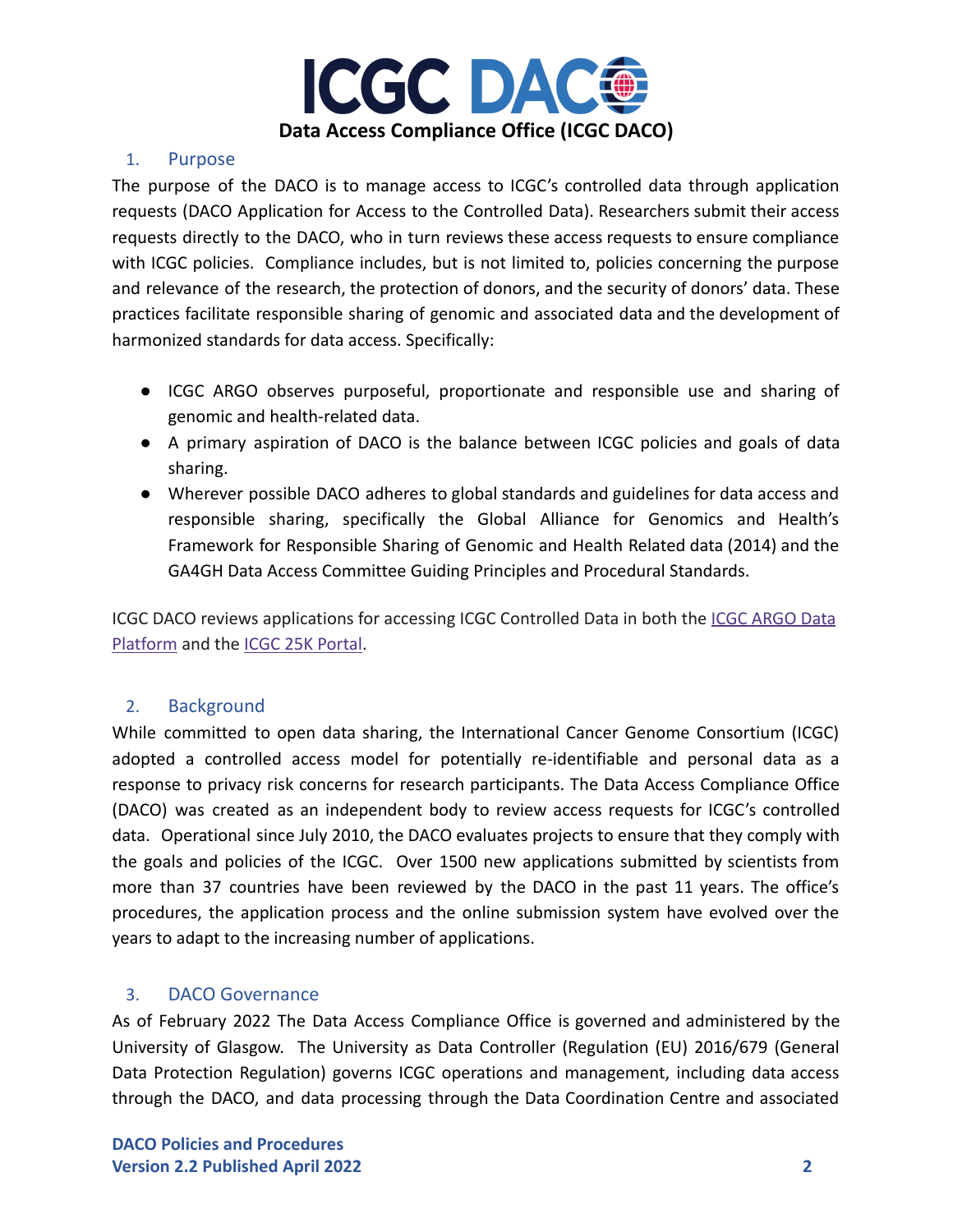

Regional Data Processing Centres. The duties of the processors are specified in a contract with the University of Glasgow as Data Controller.

The DACO does not have a formal committee structure. It exists as an overarching authority with a range of consultants who oversee proposals on an as needed basis. These consultants have expertise in ethics and law, data management, AI and emerging technologies, computational methods and clinical experience and are called to review sessions as applications require them.

The DACO office consists of two key positions:

- **Data Access Officer**: is the University delegate authorised to sign and execute the Data Access Agreement. The Data Access Officer passes the final decision on verdicts passed, related policies, and maintains the general operations of the DACO.
- **DACO Administrator:** acts as the administrator for the DACO email and the online portal. They are responsible for the reception of submissions, communications with researchers, and all related documentation. The DACO administrator and DACO officer work closely together.

The DACO also reports monthly to the ICGC ARGO Management Committee on metrics and where additional review is required on applications.

## <span id="page-2-0"></span>4. Eligible Project Guidelines

The DACO provides controlled access to public and private researchers (PIs) that apply for access and that access conditions are the same for both types of researchers. The application must be completed and submitted through the online [submission](https://daco.icgc-argo.org/) system. Generally, qualification requirements for applicants are:

- 1. The Applicant must be an independent researcher affiliated with a legal entity (e.g. university professor, researcher in a private company, independent researchers able to apply for federal research grants, etc.), and they must review and sign the finalised application.
- 2. A qualified Institutional Representative of a legal entity has the administrative power to legally commit that entity to the terms and conditions of the Data Access Agreement (e.g. Vice-President Research, a Research Director, or a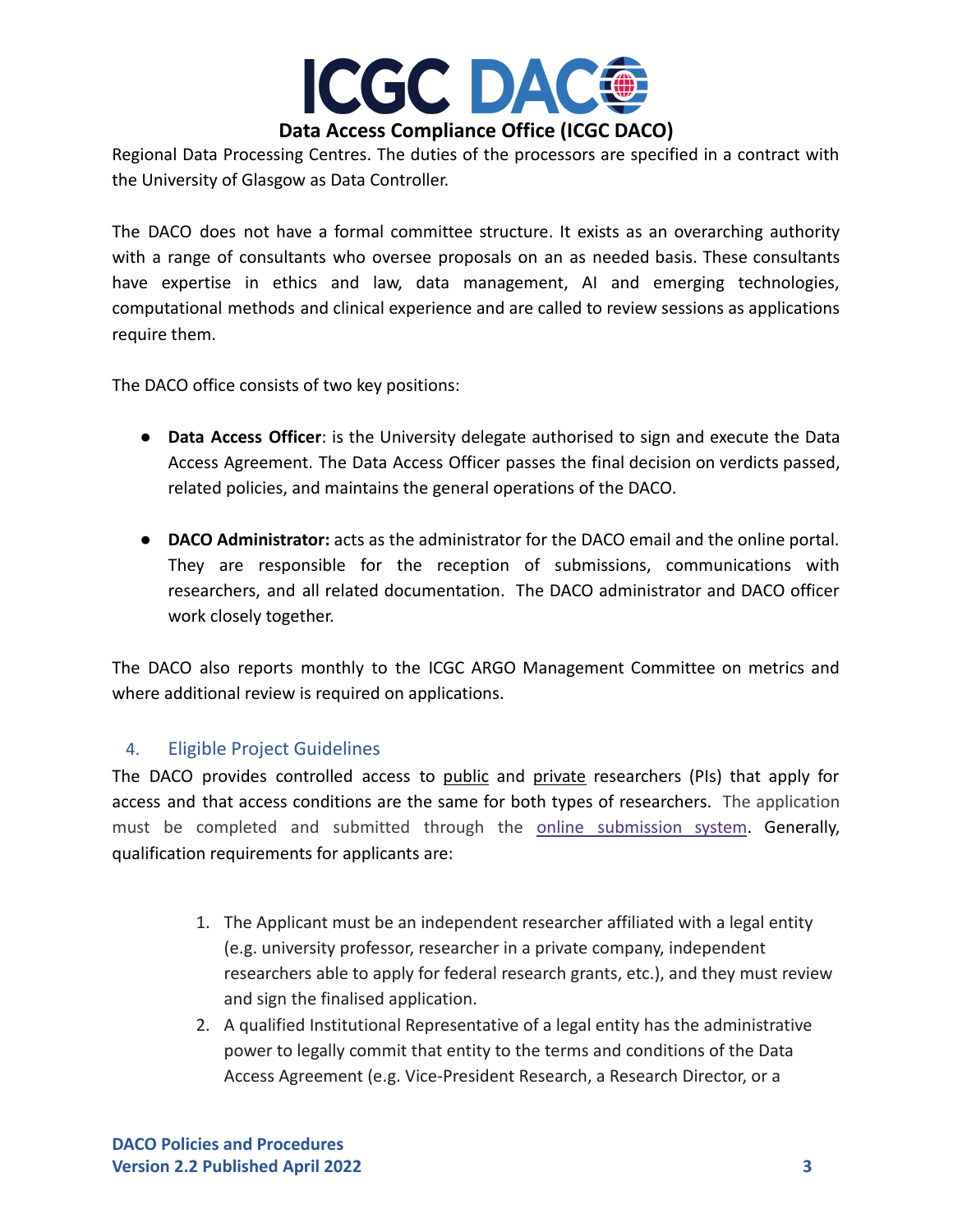

Contracts Officer for the entity), and must review and sign the finalised application.

- 3. The Applicant must submit a summary of the research project. The project will be checked for conformity with the [goals and policies](https://www.icgc-argo.org/page/72/introduction-and-goals-) of ICGC including, but not limited to, policies concerning the purpose and relevance of the research, the protection of the donors and the security of the donors' data.
- 4. The Applicant must submit a lay summary of the project which may be posted on the ICGC ARGO website or used in reporting metrics. For tips on writing a lay summary, consult the [lay summary guide](https://www.icgc-argo.org/page/141/e86-lay-summary-guide-for-researchers-tips-on-writing-a-lay-summary-), which includes before and after examples of real lay summaries.
- 5. The Applicant must submit at least 3 qualifying publications of which they were an author/co-author.
- 6. If ethics approval for use of ICGC Controlled Data is required in the Applicant's country/region, an ethics approval letter must be included with the application.
- 7. All required sections of the application must be completed legitimately and all terms agreed upon.

A project and its authorized users are approved for access to the data for 2 years, or sooner upon completion of a final report if a study ceases. If a user wishes to extend the term of the agreement they may do so by submitting a Renewal Application. Authorizations to access controlled data will be broad, so that authenticated users will get permission to obtain access to controlled data generated from all samples studied by any participating ICGC project.

# <span id="page-3-0"></span>5. Users Involved in the Application

The following are a list of the users involved in an application and their requirements.

- 1. **Applicant/Principal Investigator**: Must be independent researchers who are affiliated with a legal entity (e.g. university professor, researcher in a private company, independent researchers able to apply for federal research grants, etc.).
- 2. **Institutional Representative**: A qualified representative of a legal entity who has the administrative power to legally commit that entity to the terms and conditions of the Data Access Agreement (e.g. Vice-President Research, a Research Director, or a Contracts Officer for the entity).
- 3. **Collaborators**: All investigators, collaborators, research staff at the Applicant's institute (including post-docs) and students (including graduate students), who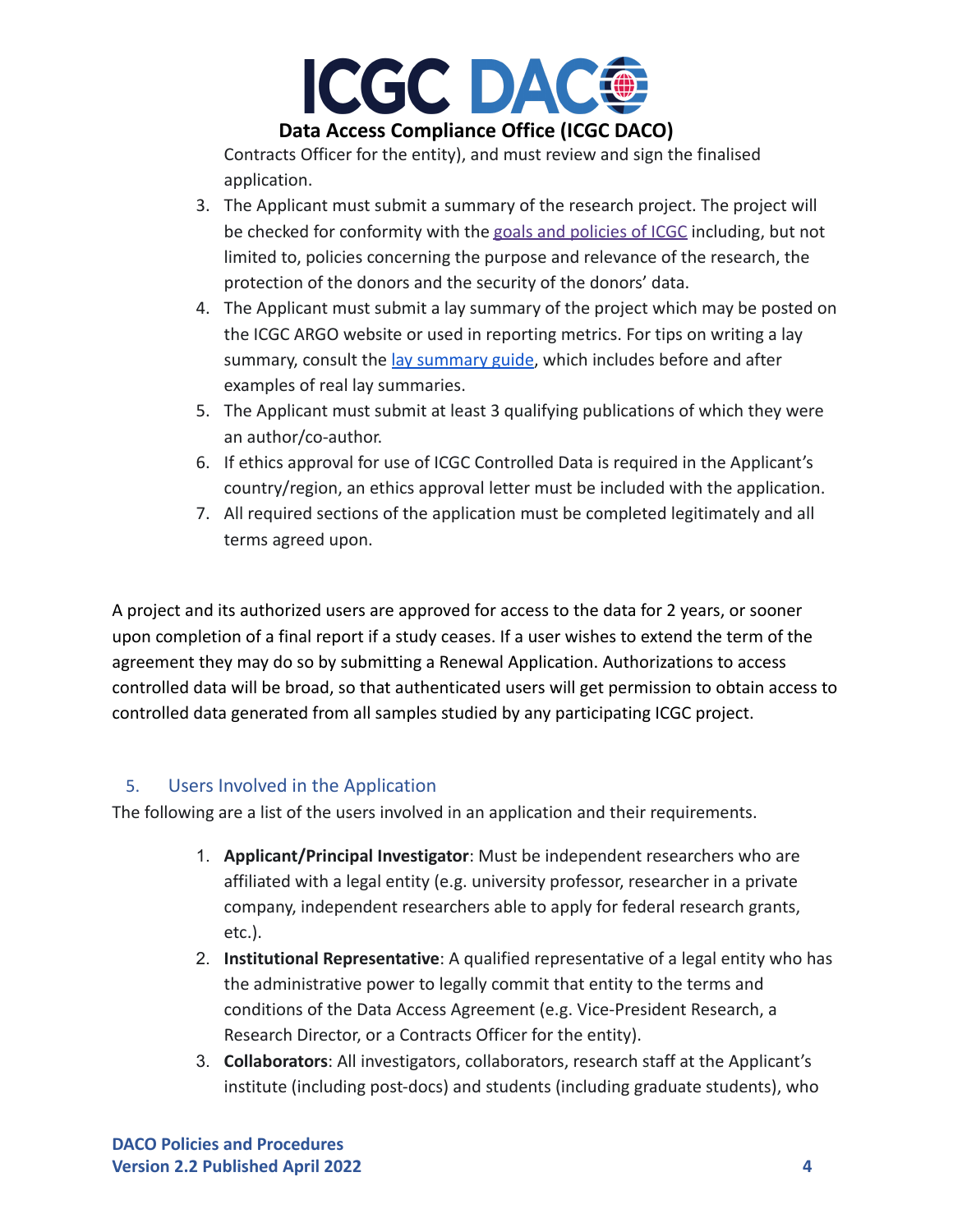

will have access to the ICGC Controlled Data in order to work on the research project

4. **Application Submitter**: The user who manages and submits the DACO application form. This could be the same person as the Applicant/Principal Investigator.

| <b>User</b>                            | <b>Accesses and</b><br>manages<br>applications          | <b>Required to be from</b><br>the same Primary<br>Affiliation as the<br>Applicant | <b>Required to</b><br>provide a valid<br>Google email<br>address | Required to sign<br>the application                    | <b>Gains access to ICGC</b><br><b>Controlled Data once</b><br>approved |
|----------------------------------------|---------------------------------------------------------|-----------------------------------------------------------------------------------|------------------------------------------------------------------|--------------------------------------------------------|------------------------------------------------------------------------|
| Applicant/<br>PI                       | Yes, if the same<br>as the<br>application<br>submitter. | Yes                                                                               | Yes                                                              | Yes                                                    | Yes                                                                    |
| <b>Institutional</b><br>Representative | N <sub>o</sub>                                          | Yes                                                                               | No                                                               | Yes                                                    | No                                                                     |
| <b>Collaborators</b>                   | <b>No</b>                                               | Yes                                                                               | Yes                                                              | No                                                     | Yes                                                                    |
| <b>Application Submitter</b>           | Yes                                                     | Yes, but only if the<br>same as the<br>Applicant/PI                               | Yes, for<br>login<br>purposes                                    | Yes, but only if<br>the same as<br>the<br>Applicant/PI | Yes, but only if<br>the same as the<br>Applicant/PI                    |

## <span id="page-4-0"></span>6. Ethical Approval

ICGC ARGO bears no responsibility for ethical approval and maintaining appropriate ethical approval (if so required) is the responsibility of the PI. If Ethical approval is required in an applicant's jurisdiction, it must be current for the duration of the approved Data Access Period and adequately disclosed on the DACO application. Applicants should confirm requirements for ethical approval to use ICGC Controlled Data by contacting the relevant local institutional review board / research ethics committee (IRB/REC) to clarify the matter.

## <span id="page-4-1"></span>7. DACO Review Process

All decisions, except for approval, will be accompanied with a detailed justification. The objective is to standardize the review of submitted applications. Generally, DACO assesses applications across 3 Core components of the application, which consist of: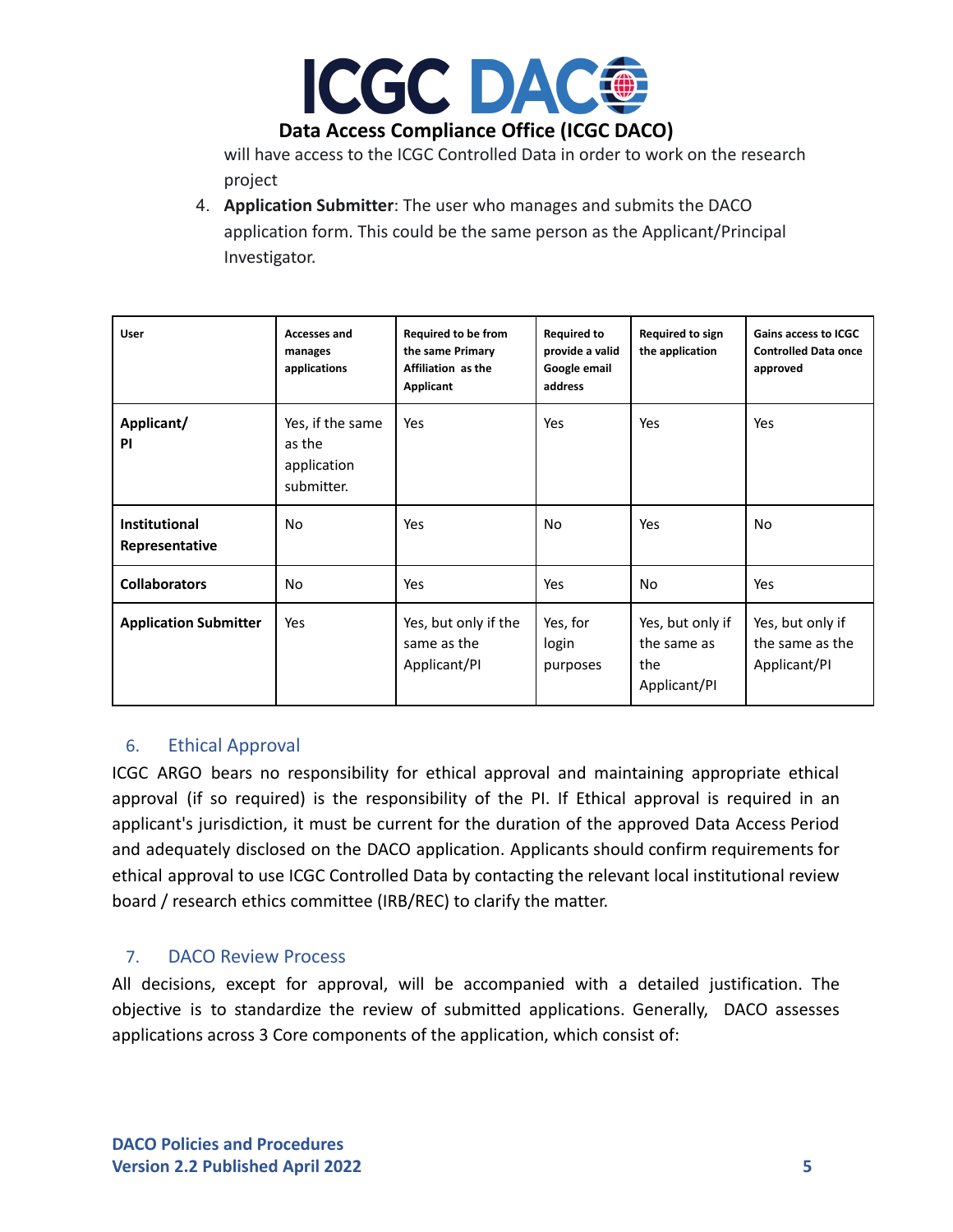

- **Qualification of users:** Confirming bonafide researchers with real and current affiliations, credible institutions and track records.
- **● Feasibility and scientific merit:** clear descriptions of objectives, scientific rationale, planned outputs and how ICGC Controlled data will be used.
- **Ethical considerations:** Potential ethical issues and adherence to ICGC policies, including confirming the project poses minimal risk of re-identifying participants.

# <span id="page-5-0"></span>8. Data Access Approval Period and Renewals

## Data Access Approval Period

The DACO approval expires after 2 years of access. Access to ICGC Controlled Data remains conditional upon respecting the terms and conditions of the Data Access Agreement. An annual agreement must be made by the applicant and a bi-annual renewal must be completed in order to access/use controlled data beyond that two-year time period.

Users are notified in sequence of expiry with the following actions:

- 1. Both 90 days and 45 days before expiry, the applicant will receive an email notifying them that they are eligible to renew. If the project remains active, the user may wish to renew beyond the 2 years.
- 2. If applicants do not renew in this time period and their access expires, the project team loses access.
- 3. The applicant will be notified that they are still able to renew for 90 days after expiry by logging in and clicking on the "renew" button.
- 4. Renewals are received at the DACO office and managed by the standard process of review, consultation (if required), request revisions (if required), approval or rejection. Once an application is approved the applicant receives the notification email notifying them of their new expiry date and the project team re-gains access to controlled data for an additional 2 years.
- 5. If a renewal submission is not received within the 90 days post-expiry time frame, the application is closed forever in this state, but is still accessible to view upon log-in.

#### Annual Attestation

ICGC recognises the importance of ensuring compliance with data access policies, therefore an annual attestation is required for all project teams.

45 days prior to the 1-year mark after approval, the applicant will receive an email reminder to complete the attestation. If the applicant does not attest by the 1-year mark, access to ICGC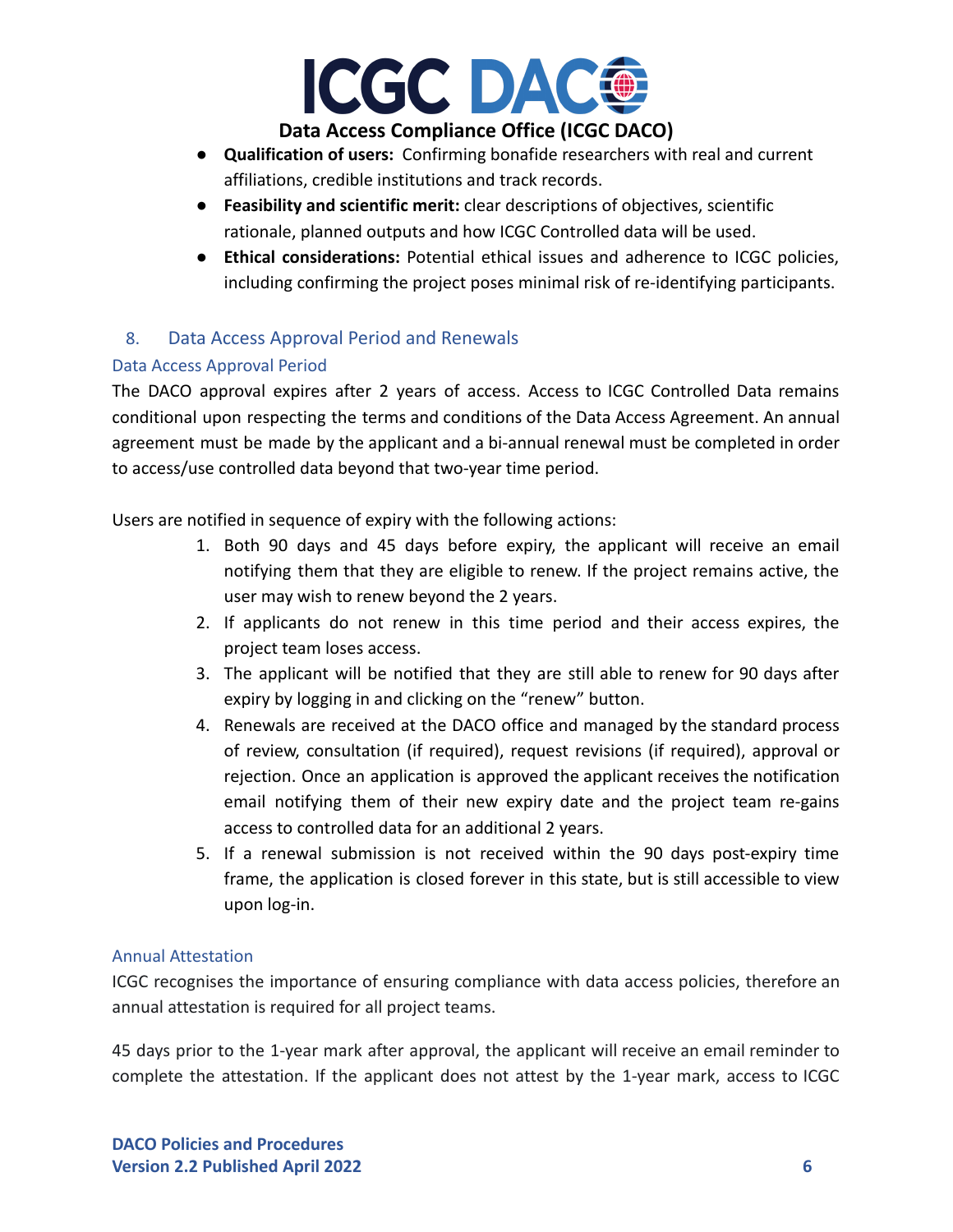

Controlled Data will be paused for all members of the project team. Once an applicant has attested to the terms, access will resume for the remainder of the 2-year access period.

## <span id="page-6-0"></span>9. DACO Reporting Requirements and Transparency

- The DACO office will report activities and metrics to the Management Committee on a monthly basis as per the DACO Monthly Report Template.
- Annually the office will report to the Executive Board upon instruction.
- A copy of the Annual report will be published on the **[ICGC ARGO website](http://www.icgc-argo.org)** for public viewing.
- Data users will be published on the ICGC ARGO website regularly.

## <span id="page-6-1"></span>10. Security Incidents and Data Breach

Management of data security is detailed in the ICGC Security Best Practices for Controlled-Access Data (link). In addition, all users of ICGC data must familiarise themselves with the ICGC ARGO Data [Breach](https://www.icgc-argo.org/page/137/e84-data-breach-policy-) Policy. All security incidents (even those not resulting in a data breach) must be reported without delay, where the incident will be investigated and managed as per the policy.

# <span id="page-6-2"></span>11. Administrative Access

Nominated individuals within the ICGC community require administrative access for purposes of auditing, monitoring, ensuring compliance and quality control of data. Administrative access will require completion of a standard application with relevant sections completed as needed, which will be reviewed and governed by the terms and conditions outlined in the Data Access Agreement.

# <span id="page-6-3"></span>12. Appeals Process

All decisions (excluding approvals) are accompanied by detailed justification. Applicants may request a review of a rejection decision by emailing  $\frac{d}{d}$  [daco@icgc-argo.org,](mailto:daco@icgc-argo.org) quoting their name and application number, and associated details around the request for review. DACO will review appeals requests and provide a written response within 30 days of receiving the request. If further review is required, DACO may consult the Management Committee for further advice.

## <span id="page-6-4"></span>13. Sanctions Statement

Failure to comply with terms and conditions of the Data Access Policies may result in access being removed or access terminated for any reason (including upon breach of the terms of the data access agreement). Failure to comply with these requirements may also carry financial or